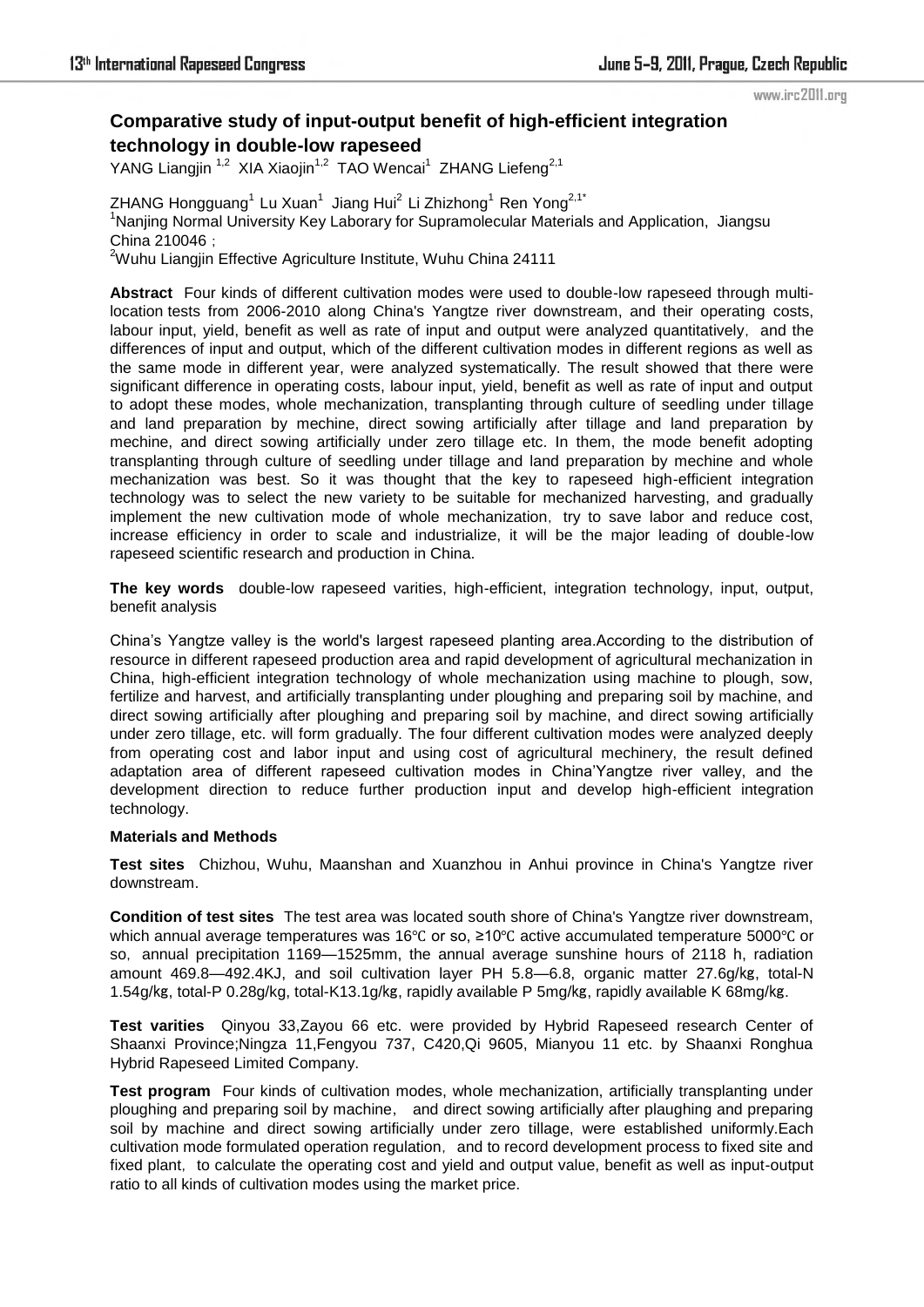**Contrast test in field** No repetition, test area  $800m^2(10m \times 80m)$ .

**Contrast test in plot** 3 times repetition, plot area  $125m^2(5m \times 25m)$ , and recording development process to fixed site and fixed plant, sampling for examining characters of varieties.

### **Result and analysis**

#### **Input-output comparison of different cultivation modes in canola**

From table 1, the four different cultivation modes,their operating cost was whole mechanization > direct sowing artificially after ploughing and preparing soil by machine > artificially transplanting under ploughing and preparing soil by machine>direct sowing artificially under zero tillage. From labor input, the order was whole mechanization  $\leq$  artificially transplanting under ploughing and preparing soil by machine $\leq$  direct sowing artificially after plaughing and preparing soil by machine and direct sowing artificially under zero tillage. From output value, the order was artificially transplanting under ploughing and preparing soil by machine>whole mechanization>direct sowing artificially after plaughing and preparing soil by mahine > direct sowing artificially under zero tillage. But whole mechanization benefit was less than artificially transplanting under ploughing and preparing soil by machine, and direct sowing artificially after plaughing and preparing soil by machine and direct sowing artificially under zero tillage, their benefits were negative.From another point of view, whole mechanization, artificially transplanting under ploughing and preparing soil by machine and direct sowing artificially after plaughing and preparing soil by machine and direct sowing artificially under zero tillage, benefit difference of the four modes was very significant.

From table 1, artificially transplanting under ploughing and preparing soil by machine and whole mechanization are effective ways to get significant economic benefit, input-output ratio is 1:1.28 to 1:1.36,but that of direct sowing artificially after ploughing and preparing soil by machine and direct sowing artificially under zero tillage can not get to 1:1.

Table 1 The comparison between average production cost and benefit of different cultivation models for consecutive four years.

|                                                       | Different cultivation models                                |                                                                                                              |                                                                                                              |                                                                      |  |
|-------------------------------------------------------|-------------------------------------------------------------|--------------------------------------------------------------------------------------------------------------|--------------------------------------------------------------------------------------------------------------|----------------------------------------------------------------------|--|
| Items                                                 | Whole<br>mechanization<br>$(y$ uan/<br>$\lim_{\rightarrow}$ | Artificially<br>transplanting under<br>ploughing and<br>preparing soil by<br>machine (yuan/hm <sup>2</sup> ) | Direct sowing<br>artificially after<br>ploughing and<br>preparing soil<br>by machine<br>$(\text{vuan/hm}^2)$ | Direct sowing<br>artificially under<br>zero<br>tillage $(yuan/hm^2)$ |  |
| A operating cost<br>(production cost)                 | 4416.30                                                     | 3321.30                                                                                                      | 3503.59                                                                                                      | 2691.30                                                              |  |
| B labour employment<br>(workday/hm <sup>2</sup> )     | 45.0                                                        | 90.0                                                                                                         | 97.5                                                                                                         | 97.5                                                                 |  |
| 8<br>hours (yuan/day)                                 | 57.50                                                       | 57.50                                                                                                        | 57.50                                                                                                        | 57.50                                                                |  |
| Labour<br>cost(yuan/hm <sup>2</sup> )                 | 2587.50                                                     | 5175.00                                                                                                      | 5606.25                                                                                                      | 5606.25                                                              |  |
| C total of cost (yuan/<br>hm <sup>2</sup>             | 7003.80                                                     | 8496.30                                                                                                      | 9109.84                                                                                                      | 8297.55                                                              |  |
| D yield $(kg/hm^2)$<br>price (yuan/kg)                | 2490.0<br>3.60                                              | 3201.0<br>3.60                                                                                               | 2476.5<br>3.60                                                                                               | 2194.5<br>3.60                                                       |  |
| E production<br>value (yuan/h $m^2$ )                 | 8964.00                                                     | 11523.60                                                                                                     | 8915.40                                                                                                      | 7900.20                                                              |  |
| benefit (yuan/hm <sup>*</sup> )                       | 1960.20                                                     | 3027.30                                                                                                      | $-194.4$                                                                                                     | $-397.4$                                                             |  |
| G input-output ratio<br>$\star$ Tkaaa data aya maaana | 1:1.28<br>af anasastina a nant                              | 1:1.36<br>وموموم وبروا وماروها ورزاحت التماريم لموم لملماني والتمطما                                         | 1:0.98                                                                                                       | 1:0.95                                                               |  |

These data are means of operating cost, labour, yield and output value for four consecutive years in the four test points of the Yangtze River downstream.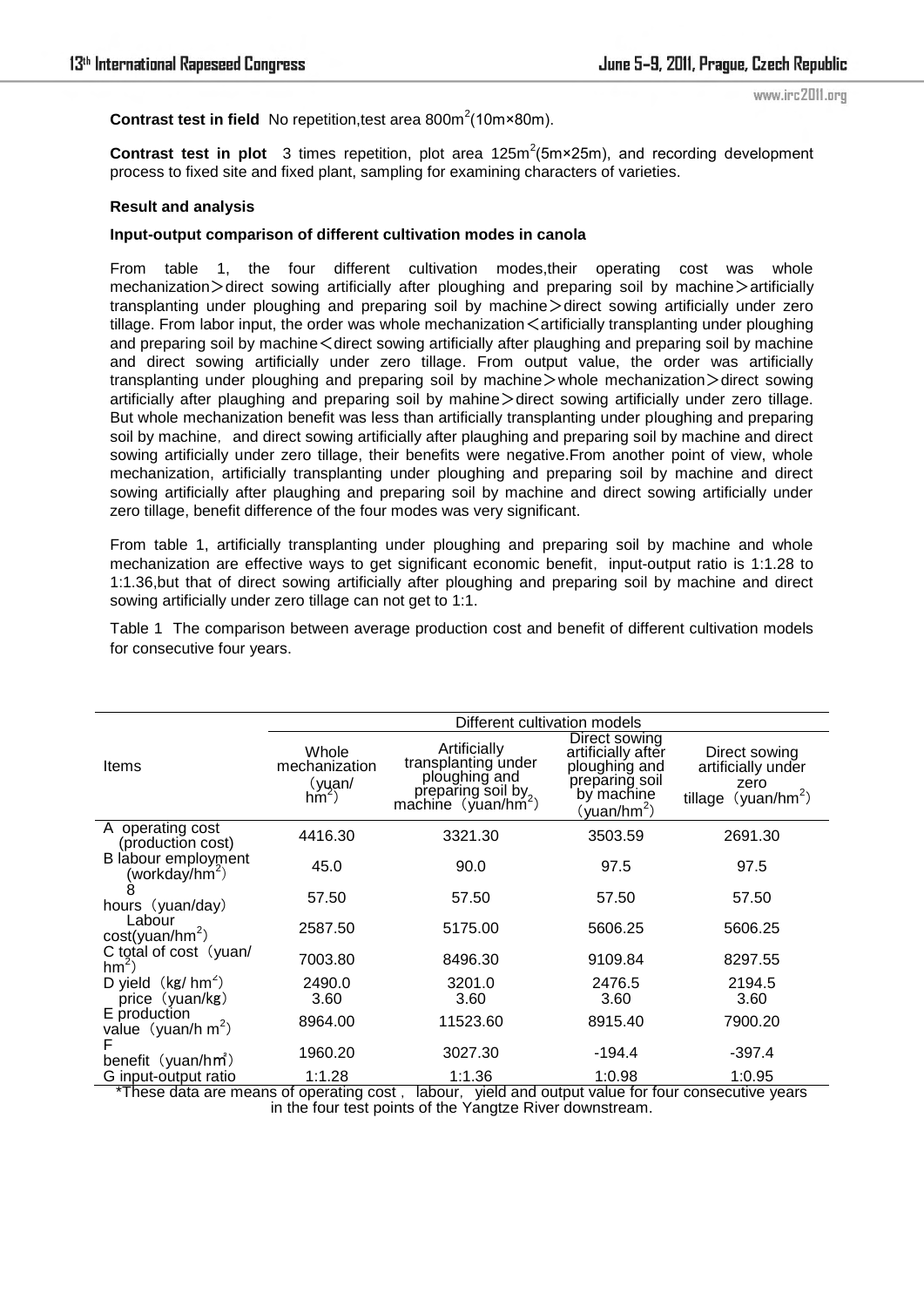#### **Comparative analysis of input-output ratio of rapeseed cultivation models in different regions**

Input-output ratio in different regions was analyzed, the result showed that the differece of whole mechanization cultivation model is rather big in different regions, the order is Wuhu City>Maanshan City>Xuanzhou City>Chizhou City, while the difference of direct sowing artificially after ploughing and preparing soil by machine was smaller, and the trend was that Xuanzhou City and Wuhu City was higher(table 2).

Table 2 Comparison between average production cost and output benefit of rapeseed in different regions of different cultivation models for consecutive four years.

| sultivation modes<br>items                                                                                                                                | Whole mechanization (yuan/hm <sup>2</sup> ) |         |          | Direct sowing artificially after ploughing<br>and<br>preparing soil by machine<br>(yuan/hm <sup>2</sup> ) |          |         |           |          |
|-----------------------------------------------------------------------------------------------------------------------------------------------------------|---------------------------------------------|---------|----------|-----------------------------------------------------------------------------------------------------------|----------|---------|-----------|----------|
| <b>Cities</b>                                                                                                                                             | Chizhou                                     | Wuhu    | Maanshan | Xuanzhou                                                                                                  | Chizhou  | Wuhu    | Maanshan  | Xuanzhou |
| A operating cost<br>(production cost)<br>labour<br>B.<br>(workday /hm <sup>2</sup> )<br>8<br>hours(yuan/day)<br>Labour<br>cost<br>(yuan/hm <sup>2</sup> ) | 4444.73                                     | 4416.30 | 4412.55  | 4464.53                                                                                                   | 3439.73  | 3516.30 | 3587.55   | 3489.53  |
|                                                                                                                                                           | 45.0                                        | 37.5    | 37.5     | 45.0                                                                                                      | 97.5     | 90.0    | 90.0      | 90.0     |
|                                                                                                                                                           | 50.00                                       | 60.00   | 65.00    | 55.0                                                                                                      | 50.00    | 60.00   | 65.00     | 55.00    |
|                                                                                                                                                           | 2250.00                                     | 2250.00 | 2437.50  | 2475.00                                                                                                   | 4875.00  | 5400.00 | 5850.00   | 4950.00  |
| C total of cost<br>(yuan/hm <sup>2</sup> )                                                                                                                | 6694.73                                     | 6666.30 | 6850.05  | 6939.53                                                                                                   | 8314.73  | 8916.30 | 9437.55   | 8439.53  |
| D yield $(kg/hm^2)$                                                                                                                                       | 2389.50                                     | 2617.50 | 2556.00  | 2487.00                                                                                                   | 2323.50  | 2509.50 | 2478.00   | 2460.00  |
| price (yuan/kg)                                                                                                                                           | 3.56                                        | 3.62    | 3.62     | 3.60                                                                                                      | 3.56     | 3.62    | 3.62      | 3.60     |
| E production<br>value<br>(yuan/ $hm^2$ )                                                                                                                  | 8506.62                                     | 9475.35 | 9252.72  | 8953.20                                                                                                   | 8271.66  | 9084.39 | 8970.36   | 8856.00  |
| F.<br>benefit<br>(yuan/ $hm^2$ )                                                                                                                          | 1811.89                                     | 2809.05 | 2402.67  | 2013.67                                                                                                   | $-43.07$ | 168.09  | $-467.19$ | 416.47   |
| G<br>ratio<br>of<br>input-output                                                                                                                          | 1:1.27                                      | 1:1.42  | 1:1.35   | 1:1.29                                                                                                    | 1:0.99   | 1:1.02  | 1:0.95    | 1:1.05   |

\*These data were gotten through adopting uniform operation procedures to fixed points and fixed peasant households, and calculated according to local actual condition in different regions of Yangtze River downstream.

## **The comparative analysis between input and output ratio of whole mechanization model in different years**

According to the variation of operation cost of rapeseed in Yangtze river downstream in China, the result from the analysis of input-output in the four years from 2007 to 2010 showed that production operation cost and labour price of good rapeseed varieties rised quickly, these became important limiting factor to hinder production and benefits increase of good rapeseed varieties.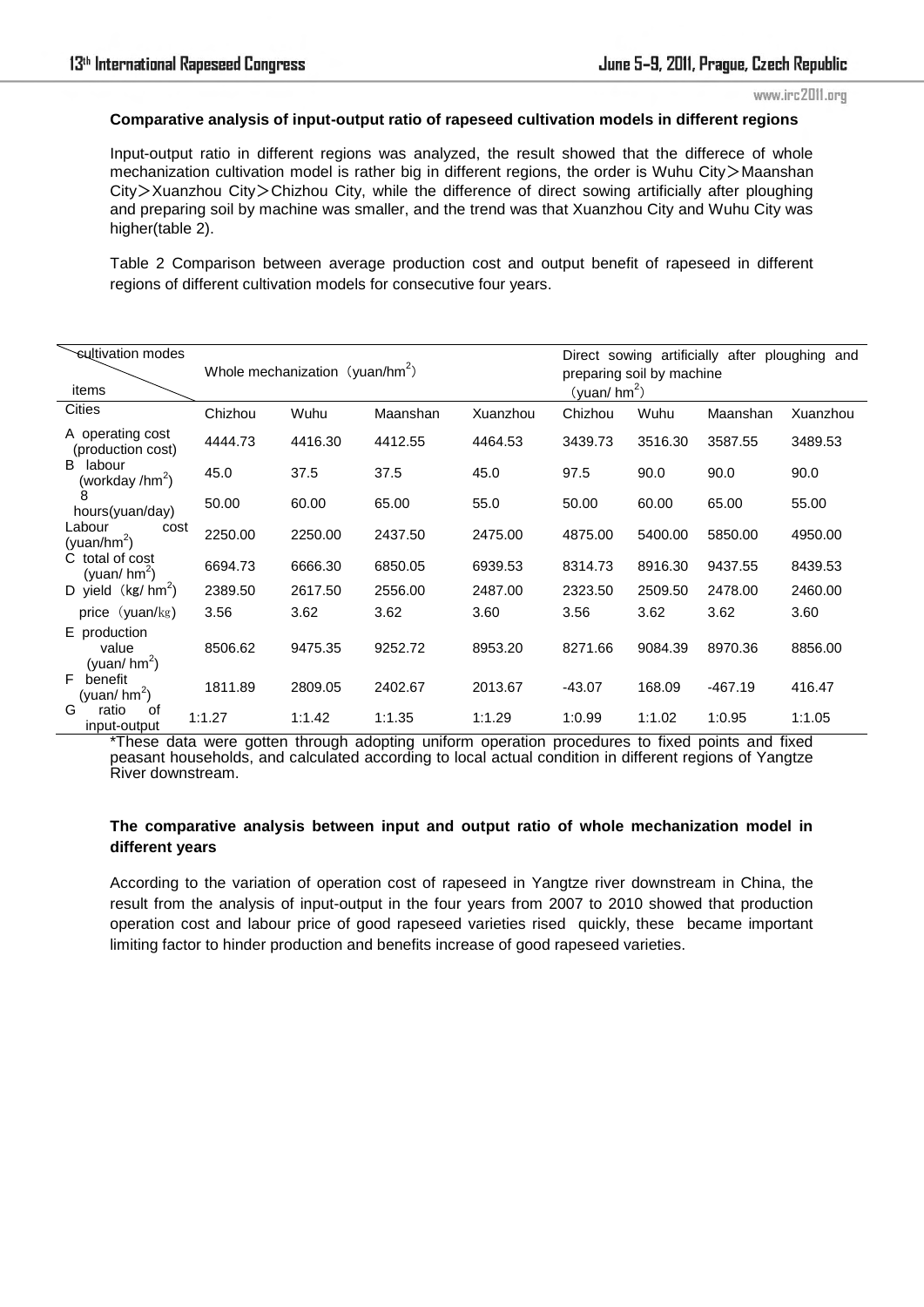Table 3 Comparation between cost of rapeseed production and output benefit under cultivation model of whole mechanization in different years

| years<br>items                                                         | 2007    | 2008     | 2009    | 2010    |
|------------------------------------------------------------------------|---------|----------|---------|---------|
| operating cost<br>A<br>(production<br>cost)<br>(yuan/hm <sup>2</sup> ) | 3817.50 | 4461.30  | 4416.30 | 4528.80 |
| B<br>labour<br>(workday /hm <sup>2</sup> )                             | 42.5    | 42.5     | 42.5    | 42.5    |
| 8<br>hours (yuan/day)                                                  | 50.00   | 55.00    | 60.00   | 65.00   |
| Labour cost<br>(yuan/hm <sup>2</sup> )                                 | 2125.00 | 2337.50  | 2550.00 | 2762.50 |
| total of cost<br>C<br>(yuan/hm <sup>2</sup> )                          | 5942.50 | 6798.80  | 6966.30 | 7291.30 |
| Yield ( $kg/hm2$ )<br>D                                                | 2773.50 | 2617.50  | 2389.50 | 2269.50 |
| Price (yuan/kg)                                                        | 2.94    | 4.21     | 3.44    | 3.80    |
| Production value<br>E<br>(yuan/hm <sup>2</sup> )                       | 7695.45 | 10059.80 | 9540.84 | 8624.10 |
| Benefit (yuan/hm <sup>2</sup> )<br>F                                   | 2022.95 | 3261     | 2574.54 | 1332.8  |
| Input-output ratio<br>G                                                | 1:1.29  | 1:1.48   | 1:1.37  | 1:1.18  |

\*Using same cultivation mode and uniform operation procedures, track records were done to fixed points and fixed peasant households in the downstream of Yangtze River, and these data were gotten from actual input and yield.

From table 3, the order for yield from high to low is 2007>2008>2009>2010. From benefit, the order is 2008>2009>2007>2010. From table 3, though the yield was low in 2008, the price of rapeseed was highest, so the benefit was best. In 2007, rapeseed yield was higher, but the price was lower, so the benefit was quite low. From input-output ratio, the order is  $2008 > 2009 > 2007 > 2010$ . And from the total cost of production, the order is 2010>2009>2008>2007, it showed that the rapeseed production cost was rising trend all the time in recent years.

## **Comparative analysis of operation cost and labor input to different cultivation models in rapeseed production**

From labour input, the order is direct sowing artificially under zero tillage and direct sowing artificially after ploughing and preparing soil by machine > artificially transplanting under ploughing and preparing soil by machine>whole mechanization. The result is labour input of whole mechanization reduce 100.0—116.7%.